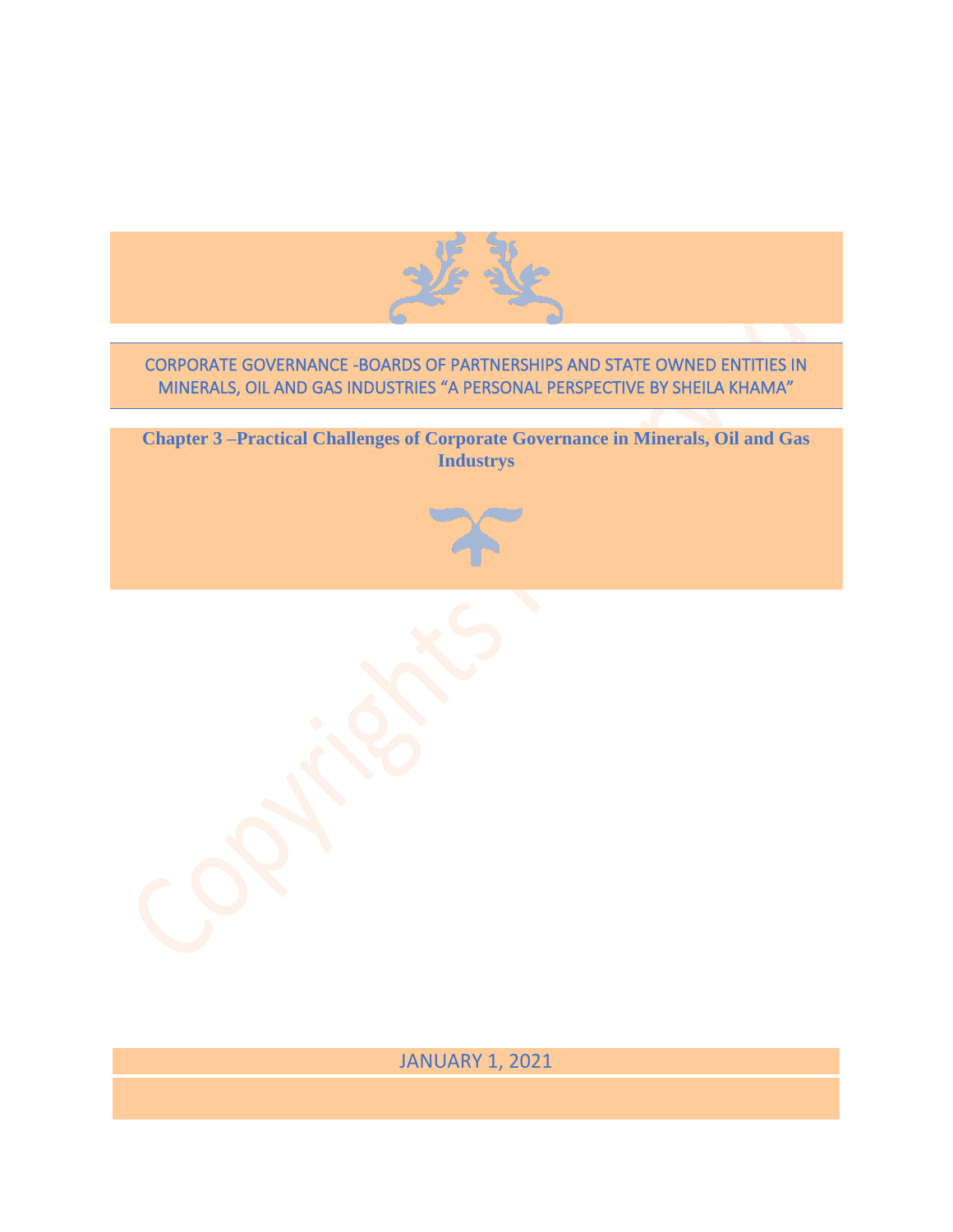### **3. Overview**

Quite apart from the conventional challenges of balancing risks with rewards, boards of minerals, oil and gas companies face additional headwinds that are peculiar to the industries. So, while it is useful to understand the theoretical definition and conceptual framework for corporate governance in general, this is not enough to adequately shed light onto the unique circumstances that confront the boards as they adhere to corporate governance principles. The principles are themselves insufficient to guide governments in the selection and capacitation of board nominees. To achieve this, it is useful to scrutinize the environments, conditions and practical realities under which the industries operate. It is important to examine the environment in and outside the boardroom. It also useful to highlight factors that increasingly influence governance and corporate strategy. I discuss some of these under sub-sections 3.1, 3.2, 3.3, 3.4 and 3.5 below.

### **3.1. Impact of Global Events on Corporate Governance**

Some highly visible corporate events associated with minerals, oil and gas industries have impacted the image and business environment negatively. The events include the collapse of ENRON in 2001, the deep-water oil spill in the Gulf of Mexico in April 2010 and more recently the 2014 indictment of Brazilian politicians in relation to the running of the national petroleum company. Tension between oil producers, the national government and civil society in Nigeria's oil-producing regions and associated human rights challenges in many other parts of the world, add to the negative perception. The advent of conflict minerals and a general increase in illicit trade of high-value minerals and rare earths in parts of the world are other events that damage the image of the industrys. The use of revenue from finite resources to finance prolonged armed conflict in some parts of Africa, Latin America and the Middle East adds to the already tarnished image of the industries. International media headlines on the impact of ill-advised national policies, including resource nationalism and poor fiscal policies leading to economic collapse of countries like Libya, Venezuela and Zimbabwe, reinforce the belief that the industries do more harm than good. More importantly they overshadow the comparatively positive outcomes from the development of the resources in countries like Botswana, Chile and Norway.<sup>1</sup> The boards of directors and executives of companies in these industries are therefore challenged to counter these perceptions, attract finance and reduce the risk of long term adverse effects on investments. Admittedly, these industries are not alone, but brand recognition of leading mining, oil and gas companies is a double-edged sword and often attracts public scrutiny. This benefits companies but also shines the spotlight brighter during times when the companies can ill-afford public attention.

# **3.2. Increasing Significance of Sustainability in Corporate Strategy**

Today most industrys integrate the concept of "*sustainability*" into corporate strategy and deem the merits of doing so self-evident. For most companies the matter is the remit of the board of directors and top executives. But the nature of minerals, oil and gas industries, and the relationship between the business activities and the environment, places these companies in a uniquely challenging position relative to others. Add to that diverse stakeholder expectations and the finite nature of the resources, the strategic considerations become overlaid and quite complex. Considerations range from benefit sharing between corporates, governments and host communities, resource scarcity, conflicting resource needs, environmental protection, reduction of carbon emissions, stakeholder expectations and public mistrust. Corporate leaders recognize that failure to effectively respond

<sup>1</sup>https://resourcegovernanceindex.org/country-profiles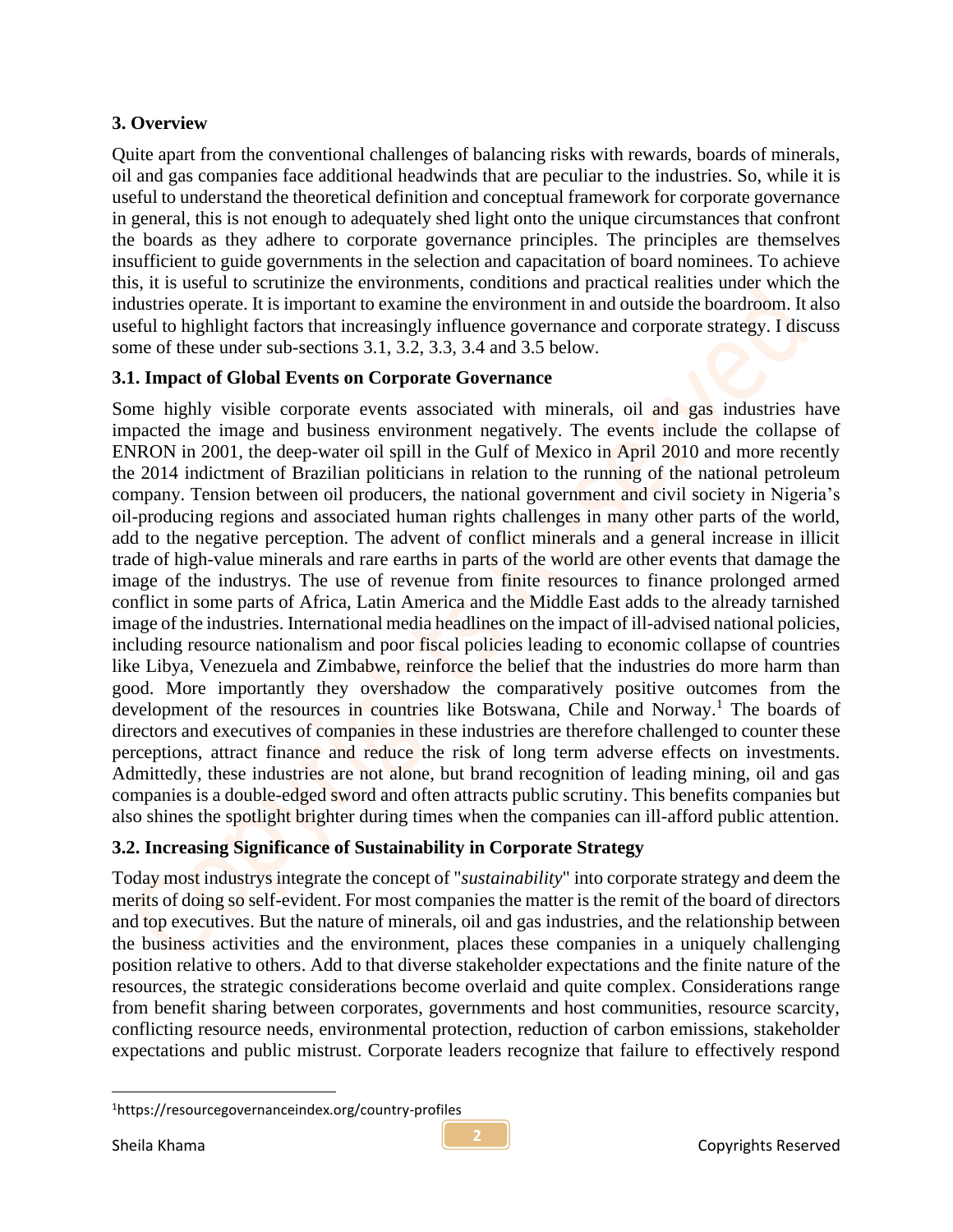poses financial risk. Successfully embedded into long-term corporate strategy, sustainability policies address these matters innovatively, increase corporate value proposition to suppliers, citizens, customers and employees as well as enhance brand stature. Implemented effectively, the strategies lead to better relations with host governments, reduce public pressure and increase access to the resources and markets for products. Therefore, forward-looking corporate leaders embrace sustainable development principles by making adherence to the principles an integral part of the board of directors' corporate governance marching orders. Two issues have proven particularly challenging for boards of private investors and those of SOEs, namely the Resource Curse and climate change.

#### **3.2.1 Resources Curse**

Many problems are beyond the full control of a company's board of directors. However, the boards must play their part and where necessary take the lead. For an example, when it comes to the challenges of the Resource Curse, the importance of transparency and responsible revenue management though central goes beyond just the corporate environment into public policy. One initiative which though far from perfect has helped tackle the issue is the EITI. However the membership is comparatively low as some countries opt out. In this case, by opting to take up corporate membership, the boards of partnerships with host countries can bridge the gap and increase transparency in some host countries. While the boards of these companies do not control national policy, the boards have a duty to ensure that their companies play their part, by promoting the adoption of progressive corporate policies. Ensuring company participation in transparency initiatives improves governance in the external environment and helps engage stakeholders and protect public interest. Turning a blind eye on the other hand perpetuates the problem and weakens the industry's legitimacy at a time when more than ever, companies need to build trust with society.

#### **3.2.2 Climate Change**

In the oil and gas industries, the rising voice of environmentalists calling for the reduction of carbon emissions has added significant headwinds. For now, no issue challenges the boards of companies in minerals (coal), oil and gas as much as the question of how to tackle climate change while protecting commercial interests. So strong is the opposition to the industry that, at the insistence of investors, in early 2020, the CEO of Royal Dutch Shell Oil declared the company a utility company (as opposed to an oil or gas company) as what many saw as a first step towards strategically indulging the wishes of his shareholders who were threatening to defund the company unless there was a change of strategic direction away from fossil fuels.

So, as thorny as Resource Curse issues may be, they have the virtue of not calling into question the industry's ultimate viability and right to exist, *per se.* As long as mechanisms can be found to mitigate the tendency towards wrongdoing and leakage of government revenues, Resource Curse associated risks can be mitigated. But climate change is altogether different because the boards of fossil fuel industries must confront their own essential viability, given that production and especially consumption of its core products are incompatible with climate security. Threatened as it is by competitive disruption, (and ever more) punitive regulation and loss of public support, the fossil fuels industry has no choice but to chart a path of shrinkage transformation and ultimately resilience. This is a tough strategic choice for boards but it is particularly counter-intuitive for SOEs of fossil fuel dependent countries. The challenge severely tests any traditional definition of exercising one's duty of care to maximize profits for shareholders, or in the case of SOEs, for the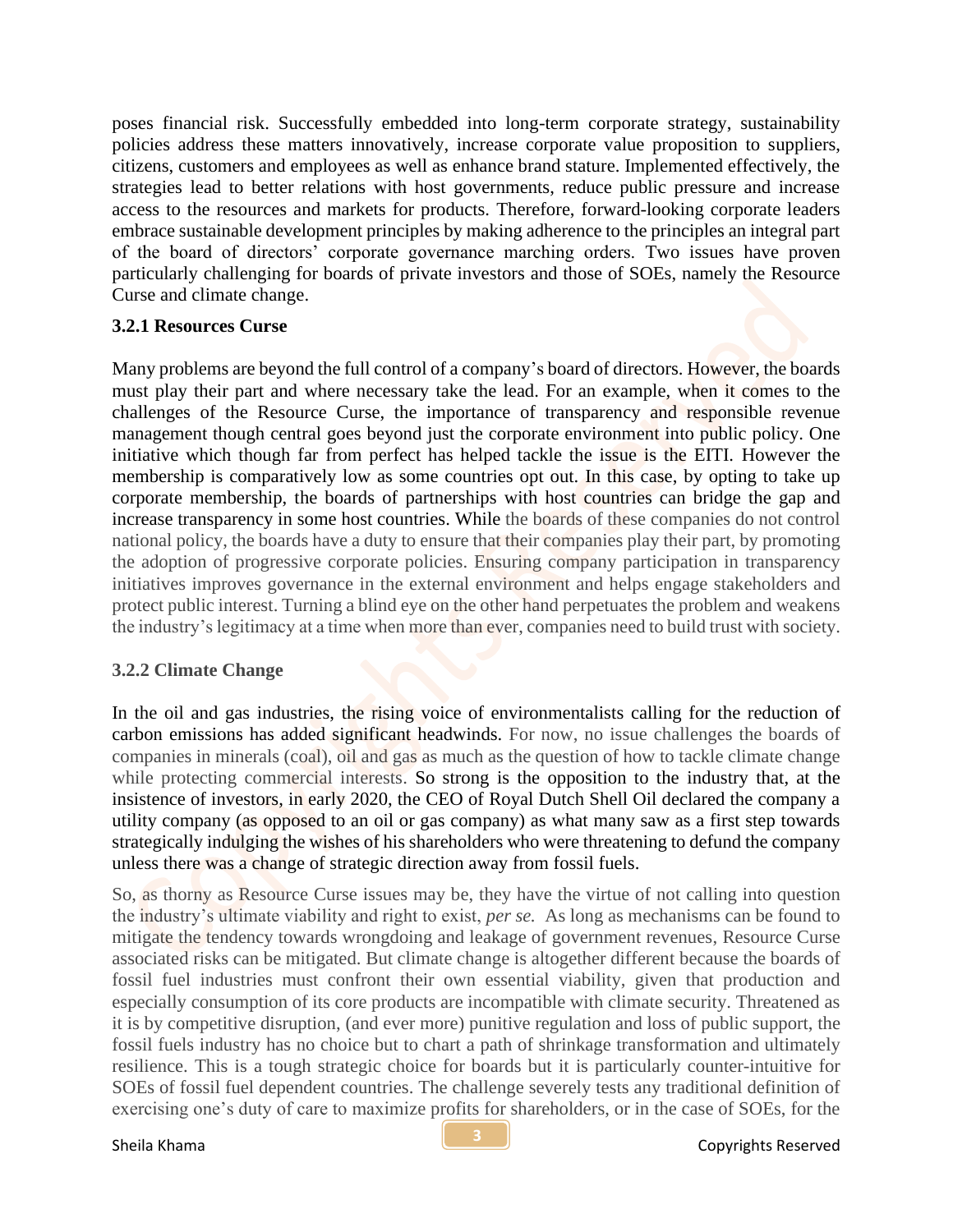state. It raises several conflicting geo-political questions and economic justice policy considerations. The solution must be led proactively and boldly by the board.

Notwithstanding these challenges, in many parts of the world compliance with sustainability principles is not just an economic and business imperative but it is a question of long-term corporate and national survival strategy. As policy advisor, I observed that in some parts of the developing world, SOEs have been slower to respond. This is in part because they have the protection of state institutions, which hold them to different, if lower standards. Equally, they are funded by the State and do not have to face the demands of Fund Managers and other private industry financiers. In these circumstances, under the false pretext that SOEs are exempt, the board inadvertently abdicates its responsibilities and is not exercising its duty of care. For instance, in Zimbabwe, where the state controls much of the gold mining activities, civils society organization allege lack of transparency as relates to revenue generation and management. They also allege that health and safety accidents are commonplace. A 2015 study by the University of Zimbabwe found that occupational injuries in the country increased from 3 810 in 2008 to 5 141 in 2012, while fatalities almost doubled from  $65$  to  $103$  over the same period.<sup>2</sup> Also neglected is the physical environment. A private company wanting to raise finance in the open market would be unable to survive such tragedies. However, in this case SOEs are superficially shielded. More importantly, the companies and boards are short-sighted and fail the most basic test of corporate governance, being exercise of duty of care. These are but a few sustainability challenges associated with the industries.

### **3.3. Sharing Wealth with Host Countries**

Another challenge to corporate boards in these industries which is also growing in strategic importance is the call by shareholders and the public for companies to share the revenue from the development of minerals, oil and gas resources fairly. Specifically, the revenue split between companies and host governments is a matter of significant scrutiny and interest to citizens and civil society. This is especially true with respect to decisions on transfer of payments between subsidiary companies, remuneration of senior executives, distribution of dividend and other revenue streams. Many stakeholders, including shareholders, civil society organizations and the public, advocate equitable and fair sharing of the revenue. Once again, commitment to the two principles of transparency and accountability are part of strategic considerations by corporate boards eager to secure the social license to operate by meeting stakeholder expectations.

Therefore, through disclosure companies can demonstrate good governance as relates to fair distribution of wealth from minerals, oil and gas between investors and host countries. The action reduces risk and stabilizes the business environment. On the other hand, transparent management of public revenue from the resources by governments to better the lives of citizens is proof of accountability and adds to the stability of the political environment. If the membership of the EITI by SOEs is anything to go by here, again they have been slow to respond. According to a 2019 IMF Working Paper on SOEs, corruption by officials using SOEs for personal and political gain is purportedly high. $3$  Though not unique to these industries, the significance of these factors is infinitely greater in minerals, oil and gas companies because of the scale of operations, economic

<sup>&</sup>lt;sup>2</sup> Richard, Makurumidze & Tshimanga, Mufuta & Bangure, Donewell & Gombe, Notion & Fungai, Chinamasa & Takundwa, Lucia & Tapiwa, Magure. (2015). Factors Associated with Occupational Injuries at a Mine. JOURNAL OF APPLIED SCIENCES IN SOUTHERN AFRICA· JASSA. 19.

<sup>3</sup> Governance and State-Owned Enterprises: How Costly is Corruption? by Anja Baum, Clay Hackney, Paulo Medas, and Mouhamadou Sy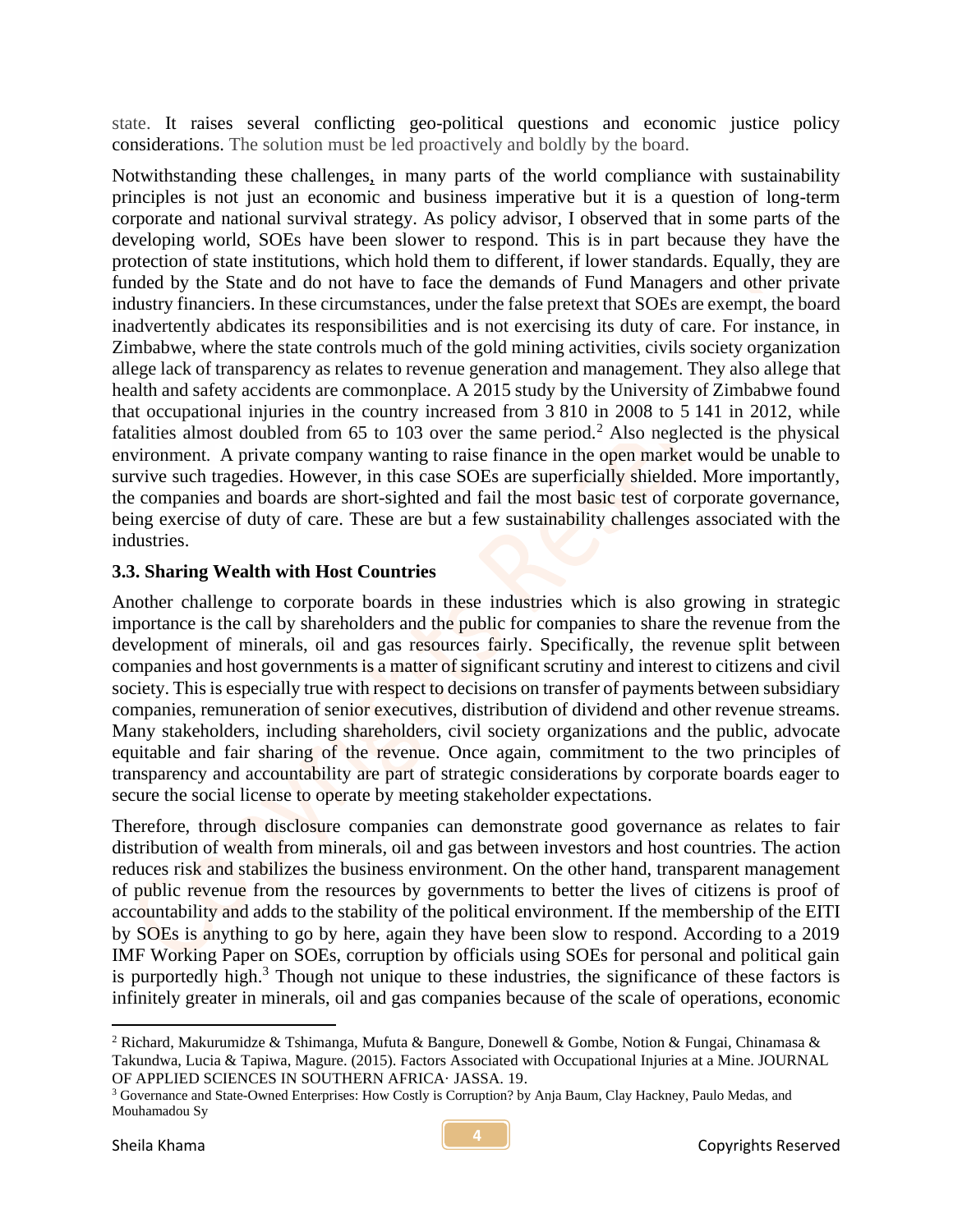impacts and social footprint of the projects. Under the circumstances, an effective board, based on competency and a heightened sense of fiduciary responsibility, is all the more vital.

Of course, the role of the State as investors with seats on the boards of companies in extractives is not limited to SOEs. An even larger number of countries have shares through partnerships with private investors. This is largely due to laws that grant the State the right to equity in extractives projects developed in its jurisdiction. A joint AfDB /World Bank project that mapped all minerals laws in Africa and enables the reader to compare pre-selected clauses shows just how common this legal provision is in the region. $4$ 

As a result of the legal provisions, in case of third-party development agreements over minerals, oil and gas resources, the State's entitlement to equity is one of the most common non-negotiable conditions for licensing. For instance, in Guinea, the minimum stake by the government is 10% free carried interest but can increase to 35%, subject to specific conditions. In Ghana, the state is entitled to 10% free carried interest for oil deposits and in Botswana the law stipulates the right for the state to purchase 15%, with an option to increase or decrease the shareholding subject to negotiated terms with the investor. In Mozambique, the laws that regulate solid minerals and hydrocarbons not only vest the resources in the state but provide for state participation. Article 8 (1) of the Petroleum Law No. 3/2001 provides that *"the state reserves to itself the right to participate in petroleum operations in which any legal person is involved". (The Mozambique authorities do not stop here, however, but also insist on citizens acquiring equity).<sup>5</sup>*

Many governments perceive equity participation as both a vehicle for extracting greater value and an integral part of their responsibility to steward natural resource exploitation. According to former President Festus G. Mogae of the Republic Botswana, in that country "*the vesting of minerals rights in the state has therefore allowed government to equitably spread services and development across the country<sup>6</sup> . Consequently, the government's take in the parlance of trade is now 81% made up of the variable royalty, tax and dividends".<sup>7</sup>*

This pre-condition often also carries with it the right of the State as a shareholder to nominate representatives to the boards of operating entities. So, former President Mogae's statement is correct, though it only addresses fiscal benefits of state equity in Debswana, a 50:50 partnership between that country and De Beers Group. What is not captured in the statesman's remarks is the strategic aspects of the value of the shareholding. Botswana has been capitalizing upon this over the last 50 years through direct influence of decisions of the company's board of directors. But the leadership is fully cognizant of the fact that state equity alone is insufficient to ensure that it reaps the full benefits of the country's diamond wealth. Given the long life of such projects and the everchanging economic and commercial environments, active involvement in the strategic decisions of the operating entities through the board of directors is therefore another important vehicle for protecting public interest. That said, I will show later in the book how effective execution of this responsibility is easier said than done.

As illustrated by the example of the countries in the preceding paragraph, most of the equity is on a free carried basis. In terms of corporate law, however, once a shareholder, there is no distinction

<sup>4</sup> <https://www.aflsf.org/publication/african-mining-legislation-atlas-amla-brochure>

*<sup>5</sup> Petroleum Law No. 3/2001 of the Government of Mozambique*

*<sup>6</sup> www.debeersgroup.com*

*<sup>7</sup> A Statement by His Excellency the Former President of Botswana, Mr. Festus Mogae at the African Development Bank's 2008 Eminent Speakers Programme, Tunis*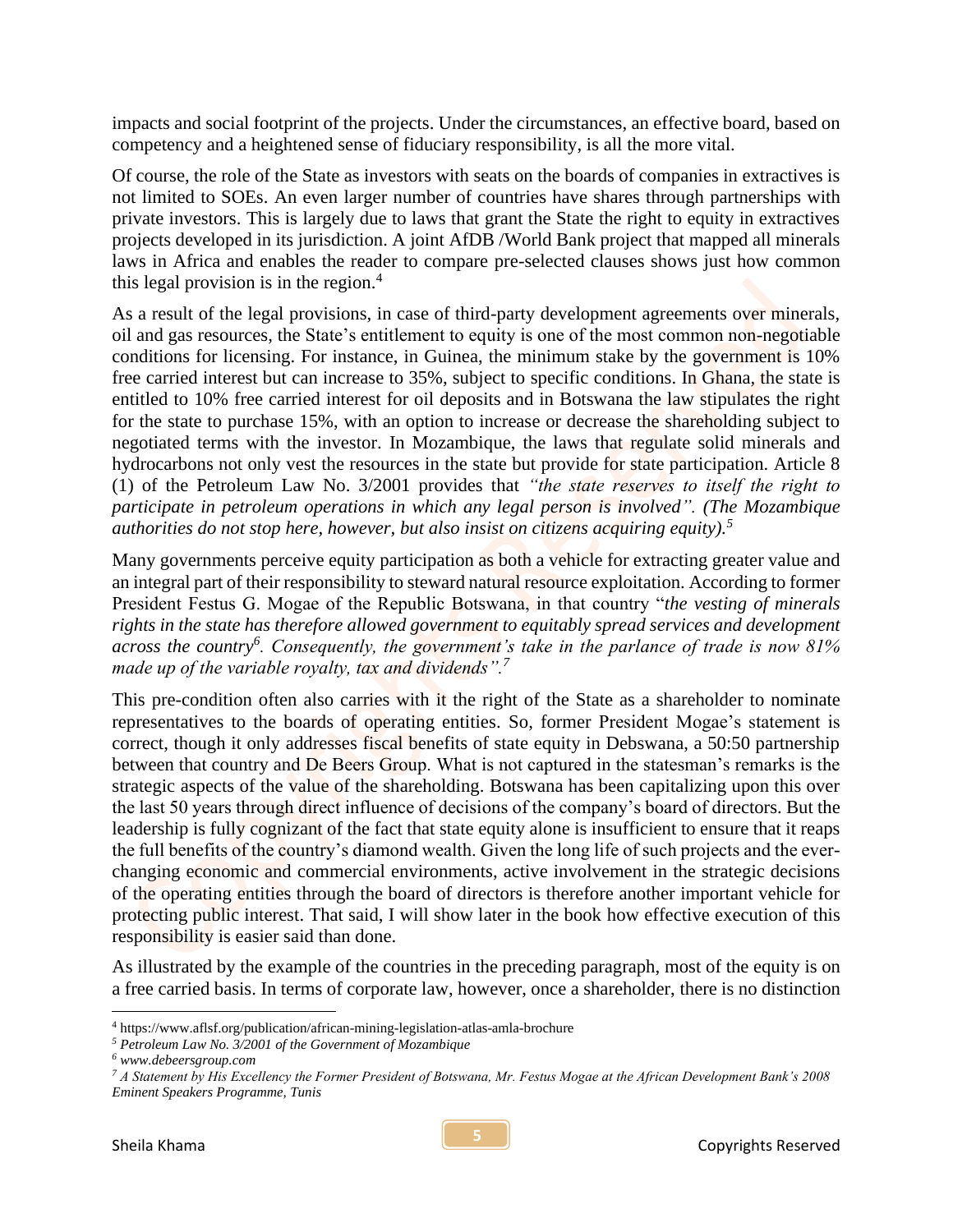between the government and the private investor as applies to risk and challenges to the business, some of which I have discussed already. So, it is worth looking at the position of government representatives on boards of these partnerships too. The position of governments is informed by a number of factors and the most important are *percentage of equity*, *level of financial investment* and the corresponding *degree of influence* that the government can exercise through its representatives. In cases where the State is the majority shareholder, these entities are likely to be subject to the same political environment as SOEs. However, in cases where the State is a passive shareholder, with little to no financial investment in the project, the private investor typically performs a dominant role with respect to company culture, corporate governance and strategic oversight. In this case, the state's influence becomes negligible. But this does not mean the State is not exposed to risk or that its representatives should drop their guard as shareholder liabilities can still arise.

An additional important factor in partnerships is the question of which party manages the operations on a day-to-day basis. In case of a minority state interest, in which the private investor also manages the operations of the partnership, the influence of the State lessens. Industry norms and market dynamics, and not the political economy, will have a greater impact on the corporate culture and approach to governance. Corporate governance as relates to ability to raise finance, perceptions of risk, brand visibility and other sustainability challenges will likely influence corporate strategy and decisions of the board. Limiting the impacts of the political economy brings discipline to the boardroom, at least as relates to exposure to financial, reputational and environmental risk.

But the above does not address the importance of having effective State representation focused on meeting the obligations of the State's custodianship of public interest. Nor does it absolve State representatives of their fiduciary duties and the need to maximize the value of the State's equity. But it can mean that the value of a partnership (that pulling collective resources together for mutual benefit) is undermined. It also means that having secured the shareholding thanks to national laws, directors fail to leverage the position of the State because State equity is not an end in itself but rather a means to an end. One of the undesirable consequences of passive State representation is inaction that translates into an incremental opportunity cost to the country through a failure to continuously capitalize on the State's shareholding. For instance, there is nothing to stop the State from growing its stake or putting measures in place to manage the entity over time. But both are unlikely in case of passive shareholder representatives.

To be clear I am not advocating nationalizing assets as has been the case elsewhere. I am acutely aware of the pitfalls of resource nationalization and are merely illustrating a point. In the 1970s, Zambia nationalized its copper mines with disastrous results. At that time, Zambia and Chile were nearly neck on neck in terms of production, revenue and levels of employment. The economy and industry in both countries are dominated by copper mining. Today, Zambia pales into oblivion. Between 2010 and 2019, Chile was the world's largest producer while Zambia had dropped to the  $7<sup>th</sup>$  position.<sup>8</sup> In Chile, mining accounts for more than 355 000 jobs and in Zambia the figure is only 80 000.<sup>9</sup> Studies show that the role of the Chilean State as a shareholder in mining projects, that of Chile's SOE, Codelco and corporate governance, are major contributors to the gap in performance levels between the two countries.

<sup>8</sup> <https://www.statista.com/statistics/264626/copper-production-by-country/>

<sup>9</sup> <https://sustainablecopper.org/wp-content/uploads/2018/05/ICA-Summary-Document>